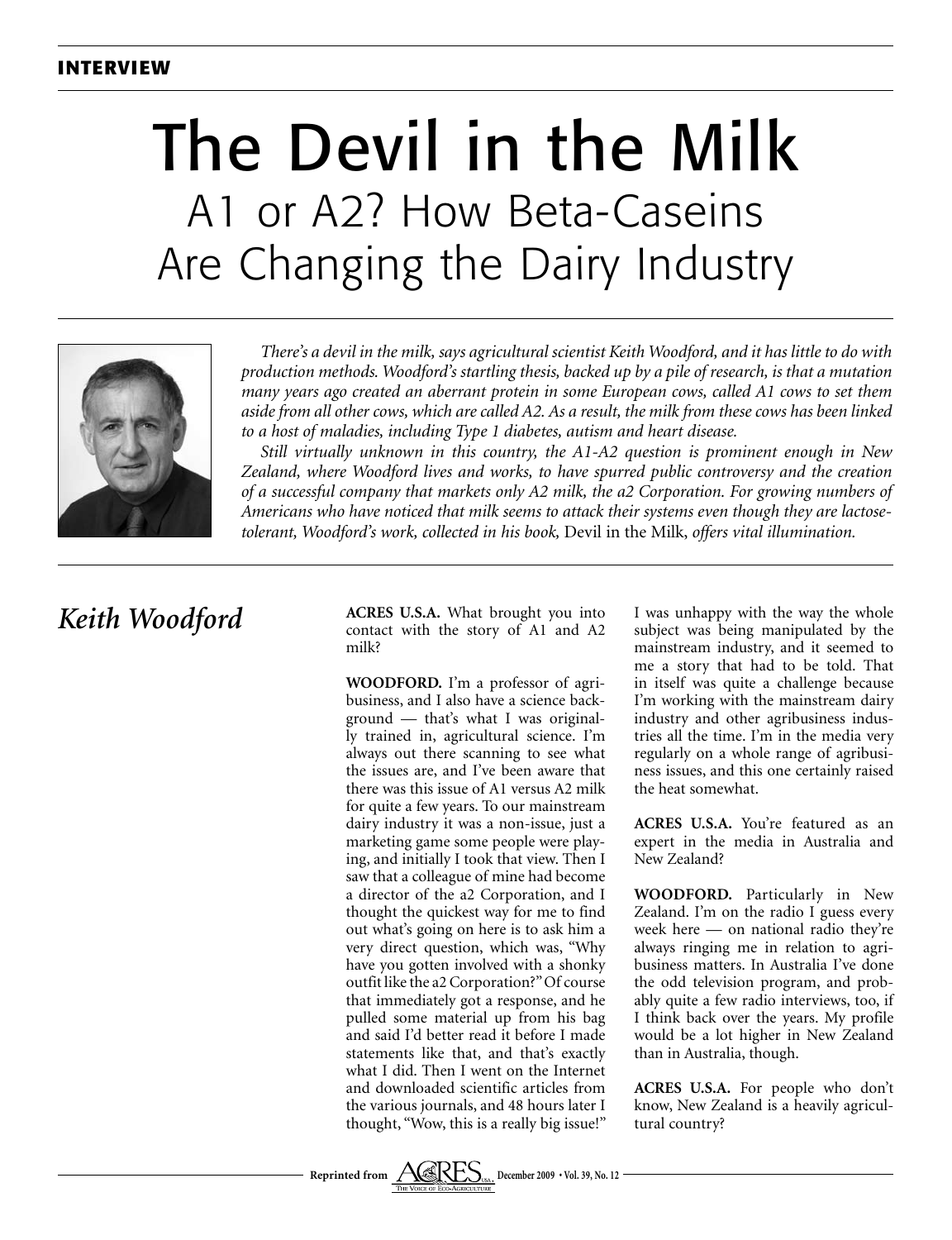**WOODFORD.** Absolutely. We're a little country down in the South Pacific, 4 million people, and our economy is based around pastoral agriculture, with the dairy industry being the most important.

"I don't understand what's going on. I think there has to be a link to milk, but I also know that there are some parts of the world, such as in Kenya, where some groups of people drink huge amounts of milk but don't get any Type 1 diabetes.

"This issue hasn't found major traction yet in the United States or in Europe, and the mainstream industry of course would like it to stay that way for as long as possible."

**ACRES U.S.A.** Another thing that's not widely known in the Americas is the whole issue of A1 versus A2. Up here the issue is organic versus conventional — how milk is produced and how it's processed. What is the history of A1 and A2 down there in the Antipodes?

**WOODFORD.** It's exactly right that it started here, down under. This issue hasn't found major traction yet in the United States or in Europe, and the mainstream industry of course would like it to stay that way for as long as possible. It really started with a professor of children's medicine at Auckland University, Bob Elliott. He was looking at diabetes, childhood, Type 1 diabetes, which is the one where you actually have to have insulin. Once you get it you have it right through your life, and you have to take regular insulin shots. Professor Elliott was puzzled by the fact that some Samoan children living in New Zealand had much higher incidence of Type 1 diabetes than Samoan children living in Samoa. He said, "This has to be an environmental effect, not a genetic effect, because they're the same people, the same ethnicity." He looked to see what differences there were in the environment or in the foods they ate, and the key difference was milk. Children in New Zealand, be they Samoan or any children, drink a lot of milk. Whereas in Samoa itself, in the islands, they tend not to. He also knew already that casein was what we call diabetogenic — it was linked to diabetes. So he rang the New Zealand Dairy Research Institute here, arguably the leading dairy research institute in the world, and said,

Is there anything slightly different about the milk they drink from what we drink here in New Zealand and places like the United States?" The dairy scientists said there *is* a difference, there's a small difference in relation to the casein — it's only a tiny difference, but it could be the answer. In places like Kenya the milk is what we call A2, and in places like New Zealand and the United States the cows are about a 50-50 mix depending on whether they produce A1 beta-casein or the A2 beta-casein.

**ACRES U.S.A.** What is a casein, and what are A1 and A2?

variations, A1 and A2. It all gets quite complicated, but we all know that milk is a very complex product. We're just saying that with one of the proteins within milk there's a very slight difference.

**ACRES U.S.A.** Milk is not milk as it was a hundred years ago — they take it apart and boil it until it is sort of a milk-like product. Do A1 and A2 survive all the processing?

**WOODFORD.** The answer is basically yes. There is debate as to whether the pasteurization process might denature the protein in some way, and there's some debate over whether pasteurization makes the problems with A1 milk even greater, but the science on that isn't totally certain yet. The bottom line is that once people drink the milk, the A1 beta-casein digests differently than the A2, and with the A1 there is release of what we call a peptide, which is a little fragment of protein called beta-casomorphin-7. That's a terribly long word, and that's why I sometimes call it the "milk devil" or BCM7 or the casomorphin, *caso* meaning casein and *morphin*  meaning morphine. This is an opioid — it has morphine-like characteristics, and if it gets through from the stomach into the blood then it can cause all sorts

"There are different types of casein proteins, and within one is a particular type called the beta-casein, where there are these two variations, A1 and A2."

**WOODFORD.** Milk of course contains some protein, some fat, some carbohydrates in the form of lactose, some minerals and some water. What we're talking about is the protein component. The protein itself consists of two types, the casein and the whey. You know the children's rhyme about Little Miss Muffet and her tuffet, eating her curds and whey. The curds are the casein, and the whey is the other form of protein. There are different types of casein proteins, and within one is a particular type called the beta-casein, where there are these two of problems. The body doesn't like it and tries to react against it, and depending on the particular genetic makeup of the person, we can get all sorts of illnesses.

**ACRES U.S.A.** Does it cross the bloodbrain barrier?

**WOODFORD.** It crosses the blood-brain barrier very clearly. Interestingly, until recently there were no good tests for beta-casomorphin-7 in the blood, but some Russian scientists just in the last few months have come up with blood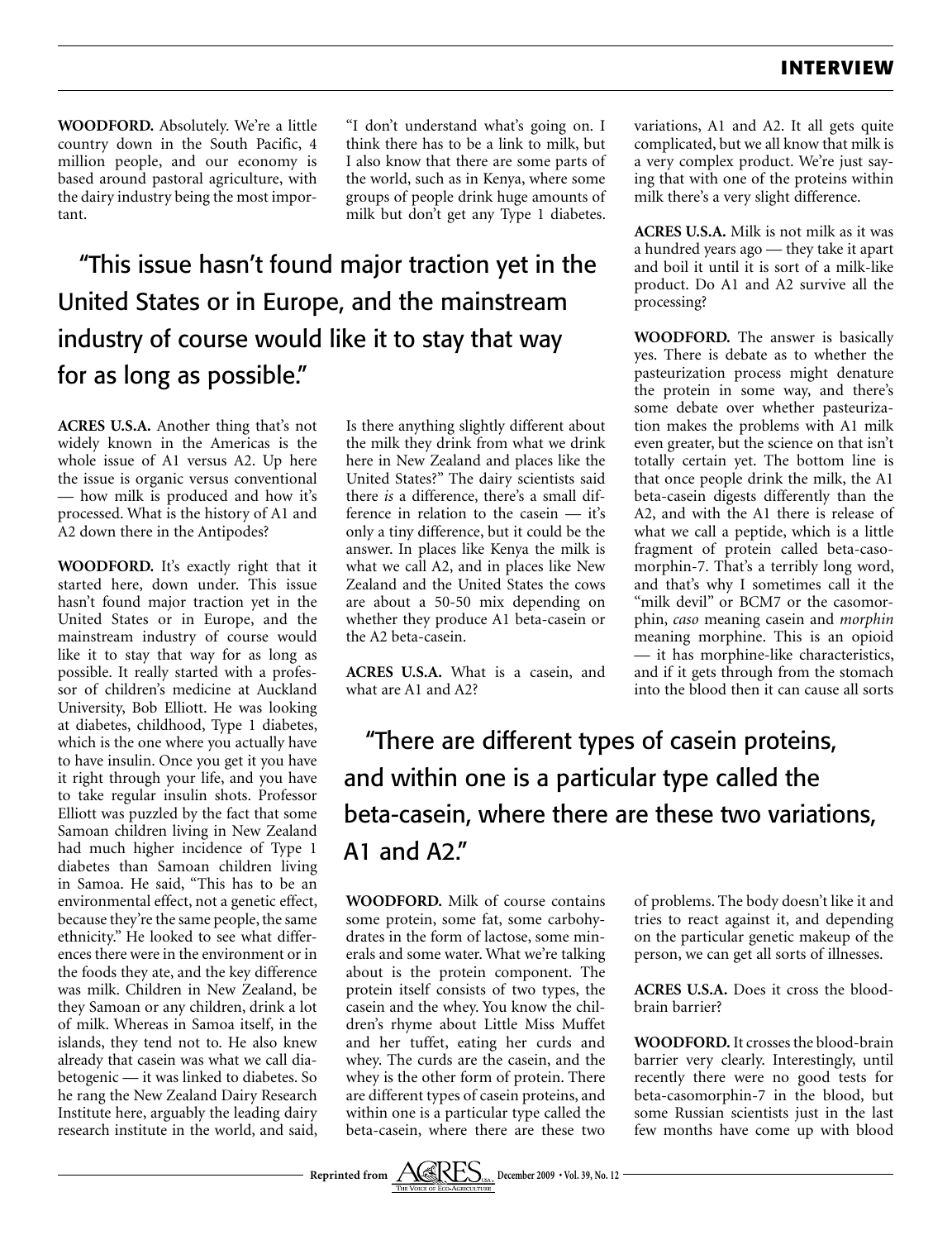tests for BCM7, and this work actually just came out in the *International Journal of Peptide Research and Therapeutics*. They've not only been able to find the BCM7 in the blood of little children that are fed formula, but they've also found that some of the children excrete the milk devil, the BCM7, quite quickly while others don't. The children who don't excrete it quickly tended to exhibit delayed development. This research is so new it's not in my book, and I think it's going to be a debate changer. It's going to be very hard to ignore this evidence.

they don't want an issue investigated, it gets harder to get the research funded. How has the evidentiary trail developed in New Zealand and Australia?

**WOODFORD.** In the United States there was in fact a lot of very interesting work undertaken at the University of Florida studying whether BCM7 is implicated in some of the symptoms of autism. It was led by Professor Robert Cade, who is now dead, but he's very well known, particularly in Florida. Among many other things he invented a drink called

## "We know in general that when mice and rats are fed A1 beta-casein, they get much higher levels of diabetes than if they're fed A2 beta-casein."

A lot of other scientific groups are going to be able to use the tests the Russians have developed, and it's going to take the whole field of research to another level.

**ACRES U.S.A.** By delayed development, do you mean their growth as children making bigger bones and so on?

**WOODFORD.** No, it's not their physical size, it relates to what we call their pyschomotor development. It's the neurological development and their physical development in terms of muscle capacity — it's not actually physical size as such. People don't grow any slower, they just don't develop their human characteristics at the same rate.

**ACRES U.S.A.** Obviously any interference with psychomotor development could have unfortunate effects?

**WOODFORD.** Absolutely! The dairy industry both here and in Australia is already scrambling to deal with this particular evidence.

**ACRES U.S.A.** What usually happens in the United States when something threatens the image of an extremely profitable food product is that it becomes hard to research, because the agribusiness corporations fund a lot of university research and wield great influence. If Gatorade, but he also did a huge amount of work on diseases such as autism, and I'm reliably told that his work was essentially shut down because of pressure from large agribusinesses in the United States. His work related to both gluten, which is somatically quite similar to the BCM7 as well as to milk and casein, and the agribusiness industries over there were very, very negative. Here in New Zealand our mainstream industry initially was involved in research, but once they realized the threat that the research posed, they went to great lengths to muddy the water. They've even been associated with research trials, one of which was published in the international journal *Diabetologia.* Supposedly groups of rodents in three different countries — Canada, Britain and New Zealand were fed either A1 or A2 milk with all of their diets supplied from New Zealand by the Dairy Research Institute. What happened, presumably by accident, was that the A2 diets were contaminated with exactly the chemical, a little peptide, that was believed to be causing the problem. So here we had two groups of animals supposedly fed A1 and A2, but the A2 diet had actually been contaminated with the bad product from the A1 — and at a high level. As a result, they didn't get very strong evidence that there was a great difference between A1 and A2. The amazing thing is that the results of that trial were published, but no mention was made of the contamination.

**ACRES U.S.A.** Did this sloppy work cause a scientific scandal?

**WOODFORD.** It *is* a scandal, but in this case the industry has gotten away with it. In my book I published the evidence and name the names. It's something I couldn't do if I didn't have the evidence, because of course I would have been sued immediately. The evidence is all there. The scientists knew about the contamination at least 18 months before the paper was published, but they made no mention of it, and in fact that particular trial is the one the mainstream dairy industry uses again and again to argue against the A1-A2 issue. So yes, I think it is a scientific scandal. It's out there in my book but it's not in the international headlines.

**ACRES U.S.A.** What kind of evidence links A1 milk to diabetes and autism, and how compelling is it?

**WOODFORD.** There is a debate as to how compelling it is. I think that if one looks at the evidence quietly and objectively, overall it is overwhelming. If we look at the Type 1 diabetes to start with, wherever in the world the level of A1 beta-casein is high, then we have high levels of Type 1 diabetes. The United States fits into that category, as does Canada. In rural countries where A1 beta-casein is low then Type 1 diabetes is also low. That's a good starting point, but of course there could be other factors that lead to that, so then we guess again under the science. We're talking about Type 1 diabetes and we know in general apart from this contaminated trial that I told you about, that when mice and rats are fed A1 betacasein, they get much higher levels of diabetes than if they're fed A2 beta-casein. We think we even understand the mechanism. In Type 1 diabetes what happens is that you get destruction of the islet cells within the pancreas, where insulin is manufactured. We can actually find a sequence in the islet cells, a sequence of amino acids that is very similar to the beta-casomorphin 7. Now, we know that Type 1 diabetes is a autoimmune disease, and that means the body is accidentally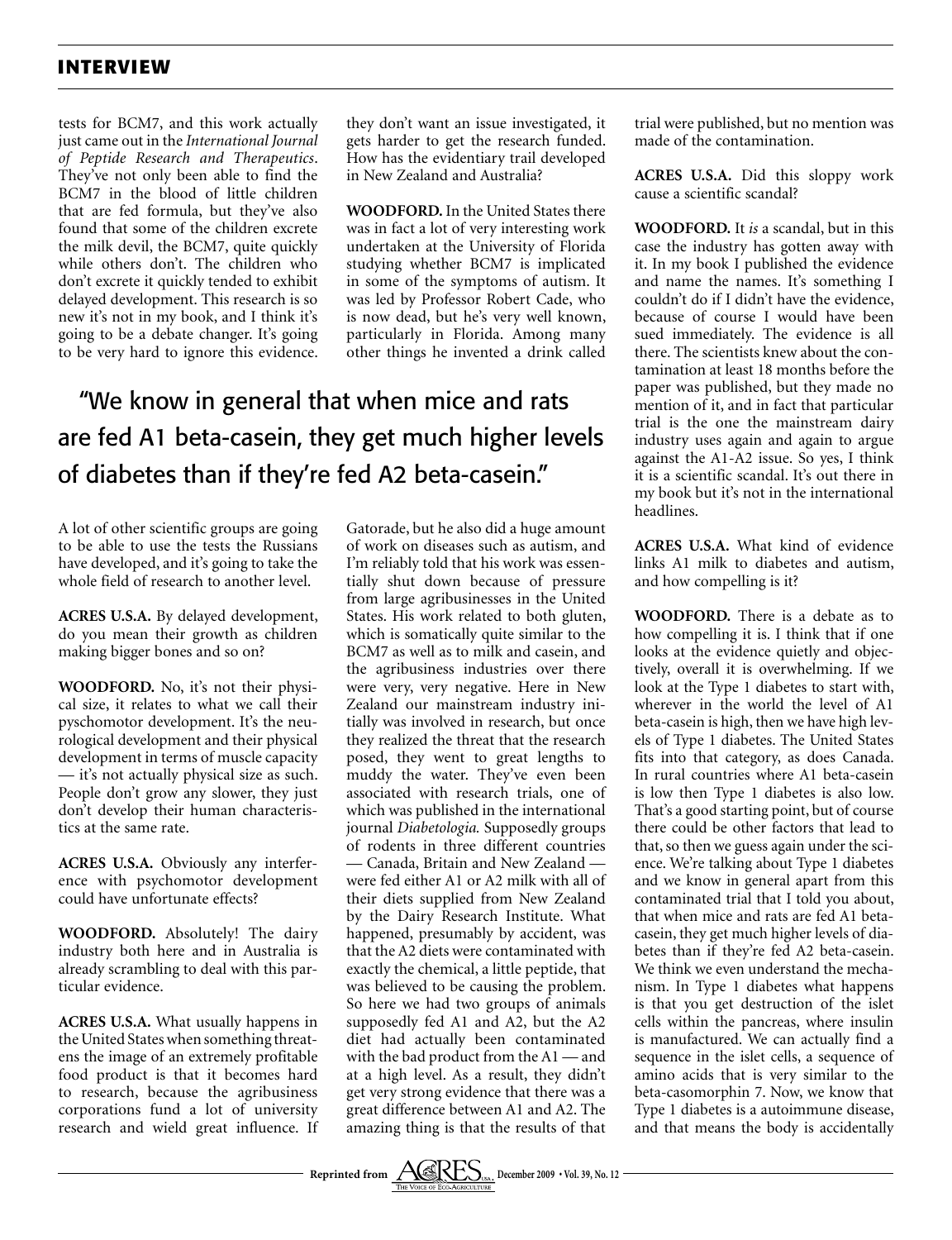attacking itself, it's what I call the medical analogy of friendly fire. The body is trying to attack something, presumably the BCM7, but it's getting confused and it's actually attacking something in itself which looks a bit like the enemy. Now, there's no doubt that Type 1 diabetes is an autoimmune disease, so this story fits really well.

**ACRES U.S.A.** Autism is a big issue in the United States. It's going up, up, up, nobody knows why, and parents are wild with worry. What links A1 to autism?

**WOODFORD.** Autism is obviously a very complex disease, and nobody has really claimed that the A1 beta-casein *causes* autism. What they're saying is that in autistic children, A1 beta-casein makes the disease much worse. There are a number of groups that are working on this. What appears to happen is that autistic children also happen to have digestive issues, and they often have what we call a leaky gut. The leaky gut allows the peptides — the milk devil, the BCM7 — to get through from the gut into the bloodstream, where it does all sorts of things, and it does go straight through the blood-brain barrier. It's very hard to do clinical trials where you take a whole lot of children and give some of them this horrible thing called BCM7, do all sorts of tests on them to measure what's happening, and give the other group the A2 protein. We have to work with animals, and what we find with animals is that the BCM7 does indeed cause all sorts of weird psychological problems. What happens then, of course, is that skeptics say, "Yes, but that's animals, that's not humans." They've got all sorts of arguments to muddy the waters. All we know is that there's a lot of autistic children who, if you can get them off casein and if you can get them off gluten — what's called the gluten-free, casein-free diet — then their symptoms are a whole lot better. Now we have this new test for measuring the BCM7 in the blood that should lead to some pretty quick advances as to the extent of which the A1 beta-casein is implicated in autism.

**ACRES U.S.A.** What about children who have no glutens in their diet but go on drinking A2 milk? Do you see the same kind of positive results?

**WOODFORD.** You certainly do in some. I have to be careful about the specific instances, but I have examples here in New Zealand of autistic children who can drink A2 milk but behaviorally go just totally stupid on ordinary milk. There have been quite a lot of studies, particularly in Scandinavia, where they have looked at children who are given the casein-free diet versus those who stay on it, but the problem is that those trials don't actually meet the full double-blind standard.

**ACRES U.S.A.** Let's play devil's advocate here. Suppose someone argued that this is all well and good, but there's a strong argument to be made that raw milk is more healthful in a whole lot of ways than pasteurized, processed milk and that perhaps you're overemphasizing this protein difference?

**WOODFORD.** Well, even if it's raw milk, if it comes from cows that are producing A1 beta-casein then we've got a problem. So it may be possible to say that pasteurization makes the problem worse in some situations, but there's no doubt

that we now have the A1. In any herd there will be a mix of A1 cows and A2 cows, so it is possible to breed for A2. Here in New Zealand the commercial tests are readily available — you DNA test your cows. In the United States, it's a huge frustration to me because at this point those tests are not available. I think it's also important that people understand that all other mammalian species are essentially A2.

**ACRES U.S.A.** Mother's milk, goat milk?

**WOODFORD.** Yes, goat milk is A2, so is sheep milk and so is human milk. Human milk is essentially of the A2 type. Even within cattle, African cattle and Asian cattle are all A2, it's just a proportion of European cattle that are A1. Here in New Zealand a lot of our farmers are converting their herds to A2. The mainstream industry is saying it's not an issue, but we've got enough publicity out there that a large number of farmers only use semen from A2 bulls. All the bulls we use in the national breeding scheme are categorized as to their A1 and A2 status, whereas in your part of the world that isn't the case. Although we're only a little country, we dominate international

## "It's also important that people understand that all other mammalian species are essentially A2."

that BCM7 is still going to be released from raw milk if it comes from cows that produce A1 beta-casein. We know the bio-chemistry clearly enough as to how the A1 beta-casein breaks down that it will not be benign in raw milk. We can say that unequivocally. The A2 milk that I drink, incidentally, is organic. But it is also pasteurized.

#### **ACRES U.S.A.** OK.

**WOODFORD.** I wanted to make the point, I think it's important for your readers to appreciate that the A2 cow is the natural, original cow — that originally *all* milk was A2 — and it's only because of the mutation which has affected a proportion of modern cows

trade in dairy products, and we are quietly converting our herds — not quite as fast as I would like, but we are converting them across to A2. Thus, the world's going to wake up eventually.

**ACRES U.S.A.** It's happening without government, without incentive or pressure, it's just happening because the consensus is shifting that way in New Zealand?

**WOODFORD.** It's happening because a lot of dairy farmers are saying, "Hey, we can actually convert our herds at minimal costs. It won't cost us a lot if we had to suddenly be 100 percent A2 tomorrow, we couldn't do that, but if we only use bulls that are A2, we can actually get

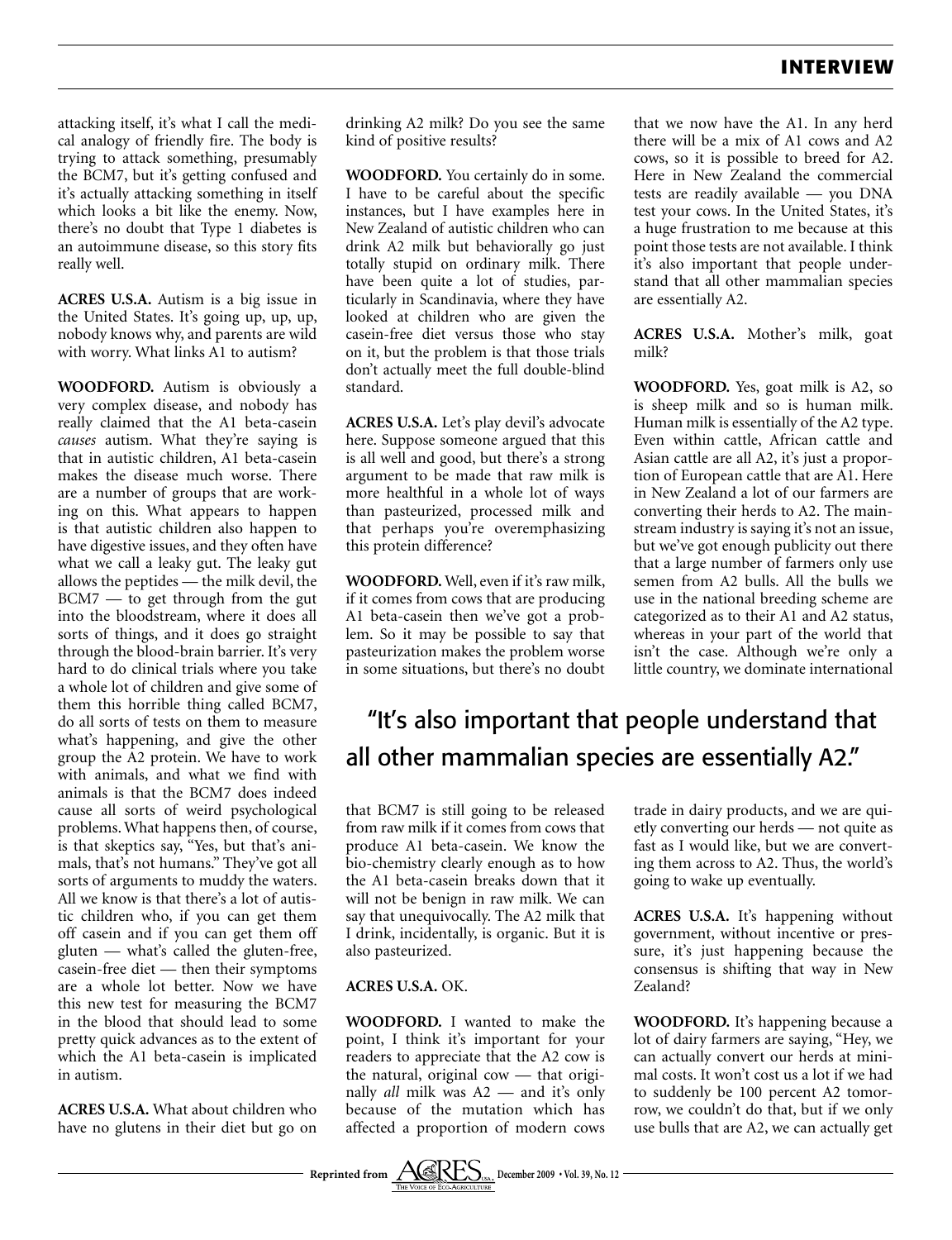our herds across to being pure A2 within about 10 years." So they just say, "Hey, let's do it!"

**ACRES U.S.A.** Why not!

**WOODFORD.** And a large number of farmers are in fact doing it.

**ACRES U.S.A.** Is there a connection to other psychotropic maladies, such as bipolar illness or chronic depression or schizophrenia?

**WOODFORD.** We don't have clear evidence of that. It's amazing as time goes by that this BCM7 seems to be associactually autoimmune diseases. They're all basically friendly fire diseases, and that includes Type 1 diabetes, the body turning on itself. We now understand that heart disease is also essentially an autoimmune disease caused by inflammation in the arteries.

**ACRES U.S.A.** If you consume dairy products regularly, you're getting a relevant quantity of it over time?

**WOODFORD.** That's right. A key issue is that it's going to affect some people a lot differently than it will others. The key issue is whether or not you have a leaky gut or leaky intestines. There are

## "We also know from trials that if you feed one group of rabbits A1 and the other A2, then those fed the A1 will get arterial plaque whereas the A2 rabbits don't."

ated with more and more diseases, but because we don't have what I regard as proof for those diseases, I'm not going to make any claims. The one I would like to mention is that there's very clear evidence that BCM7 is associated with heart disease. Once again, the countries that have high levels of heart disease are the countries that have high levels of A1 beta-casein intake. We also know from trials that if you feed one group of rabbits A1 and the other A2, then those fed the A1 will get arterial plaque whereas the A2 rabbits don't. There's pretty strong evidence there.

**ACRES U.S.A.** This is a really nasty little protein.

**WOODFORD.** It *is* a really nasty little protein! The biochemistry is pretty clear. We know it's a strong opioid. When we go for a run we produce our own endorphins, which are weak morphinelike substances, but what's good in small doses *isn't* necessarily good in big doses. It seems unbelievable that one little protein could be implicated in so many diseases, but it all makes sense when we understand that all of the diseases are

a whole range of conditions whereby people do have leaky guts and by this we simply mean that a digestive system where peptides can get through into the bloodstream without being fully broken down. Some of those conditions include stomach ulcers, celiac disease, Crohn's disease, ulcerative colitis. If people have been on antibiotics there's a fair chance that they will have a leaky gut for some weeks thereafter, and of course little babies all have leaky guts, that's the only way the colostrum can get through. The key issue is that in some people it's going to get through the leaky intestine much more efficiently than in others. We're also now finding that some people have the genetic capacity to excrete the BCM7 quickly, excrete it through their kidneys, quite possibly broken down in the liver and out through the urine, whereas others don't.

**ACRES U.S.A.** Even if the citizens of North America and Europe are not aware of the issue, the large food companies must have taken note of this, and it must be terrifying for them. The potential health claims could run in the billions.

**WOODFORD.** They have huge files on this, yes, and to date they have been quite effective in keeping a lid on the issue. What I say is, look, the evidence is all out there in the international journals, and in my book what I set out to do was to bring all that evidence together and actually present it to people so they could make their own conclusions. In the book I try not to hammer my own views, rather I just try to present all of the evidence as succinctly as possible, including the counter-arguments made by the mainstream dairy industry. I happen to believe that those arguments are based on self-interest and fudging the issues, but I try and present it all so people can make their own decisions.

**ACRES U.S.A.** We could expect that the food industry will try to delay this issue as long as possible?

**WOODFORD.** Absolutely.

**ACRES U.S.A.** How long has the a2 Corporation of New Zealand been in operation, and how has it fared?

**WOODFORD.** That company was formed about 2000, and the aim was to commercialize A2 milk all around the world. They have had the greatest success in Australia. If you go into an Australian supermarket you will find A2 milk there with its special labels. You'll find it in absolutely every supermarket. It's still a niche product and it sells for about double the standard milk in those supermarkets. It's very expensive but is a commercially successful product, sales are growing every month. In New Zealand they haven't managed to market the product quite as successfully, but I buy it from my supermarket. It's the only milk that I will drink, and it is available here if you're looking for it. In the United States they have a joint venture there with a company to sell through the Hy-Vee supermarkets in six or seven Midwestern states, but the marketing issues are quite complex. How do you get the message out? You see, in food marketing you have to be very careful not to denigrate another company's product, and you're very constrained in what sort of claims you can make on the label. There's a lot of scientific evidence,